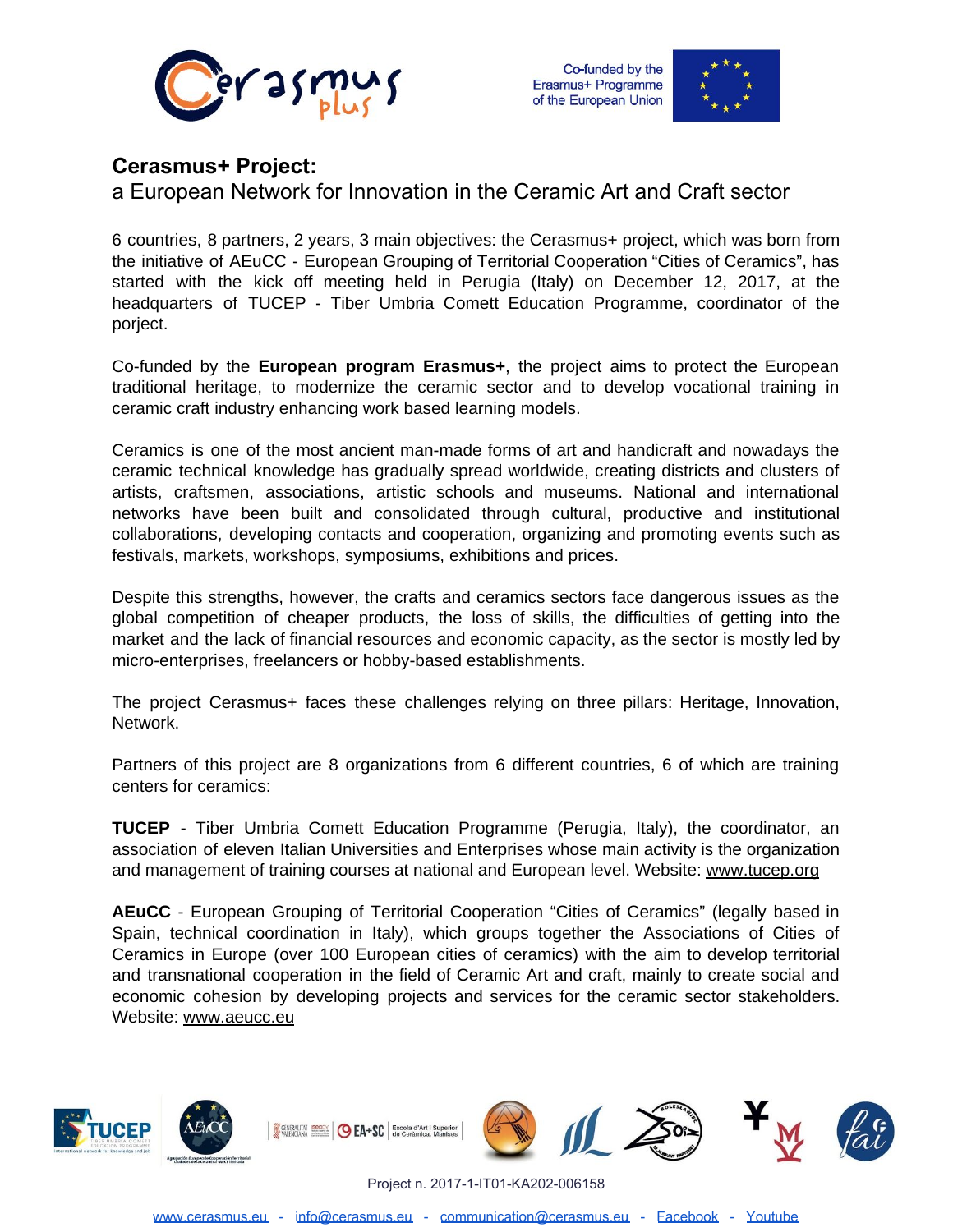





**Escuela de Arte y Superior de Cerámica de Manises** (Manises, Spain), a hundred years old institution born to provide competences to the workers of the ceramic industry and evolved to a high school of fine arts. Website: [www.esceramica.com](http://www.esceramica.com/)

**[Is](http://www.esceramica.com/)tituto Superiore "V. Calò"** (Grottaglie, Italy), that has been established in September 2012, counts 900 students and includes the artistic high school of Grottaglie, artistic high school of Taranto, Manduria, Martina Franca and the school funded in Taranto prison. Website: [www.liceoartisticocalo.gov.it/portale](http://www.liceoartisticocalo.gov.it/portale)

**Forssan ammatti-instituutti** (Forrsa, Finland), a vocational institute whose guiding principle is to be be a multidisciplinary, developing education institution that meets the requirements of the working life and supports each student´s vocational development in his or her chosen field. Website: [www.lhkk.fi](http://www.lhkk.fi/)

**[M](http://www.lhkk.fi/)asarykova střední škola Letovice** (Letovice, Czech Republic), a School hosting students from all over the region of Jihomoravsky. MSSL is not a large entity, it counts approximately 270 students and it's a small learning environment where students can be very well known and prepared for their professional career in companies in the area of art, design and construction. Website: [www.stredni-skola.cz](http://www.stredni-skola.cz/)

**[Z](http://www.stredni-skola.cz/)espół Szkół Ogólnokształcących i Zawodowych** (Częstochowa, Poland), a state school which was funded 50 years ago and educates in different professions: tour guide, advertising specialist and ceramist, with a focus on merging tradition and innovation. Website: [www.zsmonki.pl](http://www.zsmonki.pl/)

**Kecskeméti Kortárs Müvészeti Mühelyek** (Kecskmét, Hungary), an International Ceramics Studio (ICS) created in Kecskemét on the initiative of Hungarian artists who had felt culturally and ideologically isolated. The mission of the art centre is to promote the formal, aesthetic and technical development of ceramics and to help foster creative skills. Website: [www.icshu.org](http://www.icshu.org/)

The main objectives were made clear during the first transnational meeting in Perugia. Led by the coordinator (TUCEP, Italy) and AEuCC (European Grouping of Territorial Cooperation "Cities of Ceramics"), the partners will create a **European network of ceramics stakeholders** (VET providers, craft businesses, public authorities, cultural institutions, research centres) to **analyse the sector needs** for competences, valorization of the urban environment and business start-up and elaborate new vocational trainings models with a work based learning approach, in order to strengthen the sector value at cultural, social and economic level.

[T](http://www.muveszetimuhelyek.org/)he first step of Cerasmus+ is to elaborate a questionnaire for the stakeholders, in order to start assessing the needs of the ceramics sector, therefore developing, according to this research, solutions in the field of training.



Project n. 2017-1-IT01-KA202-006158